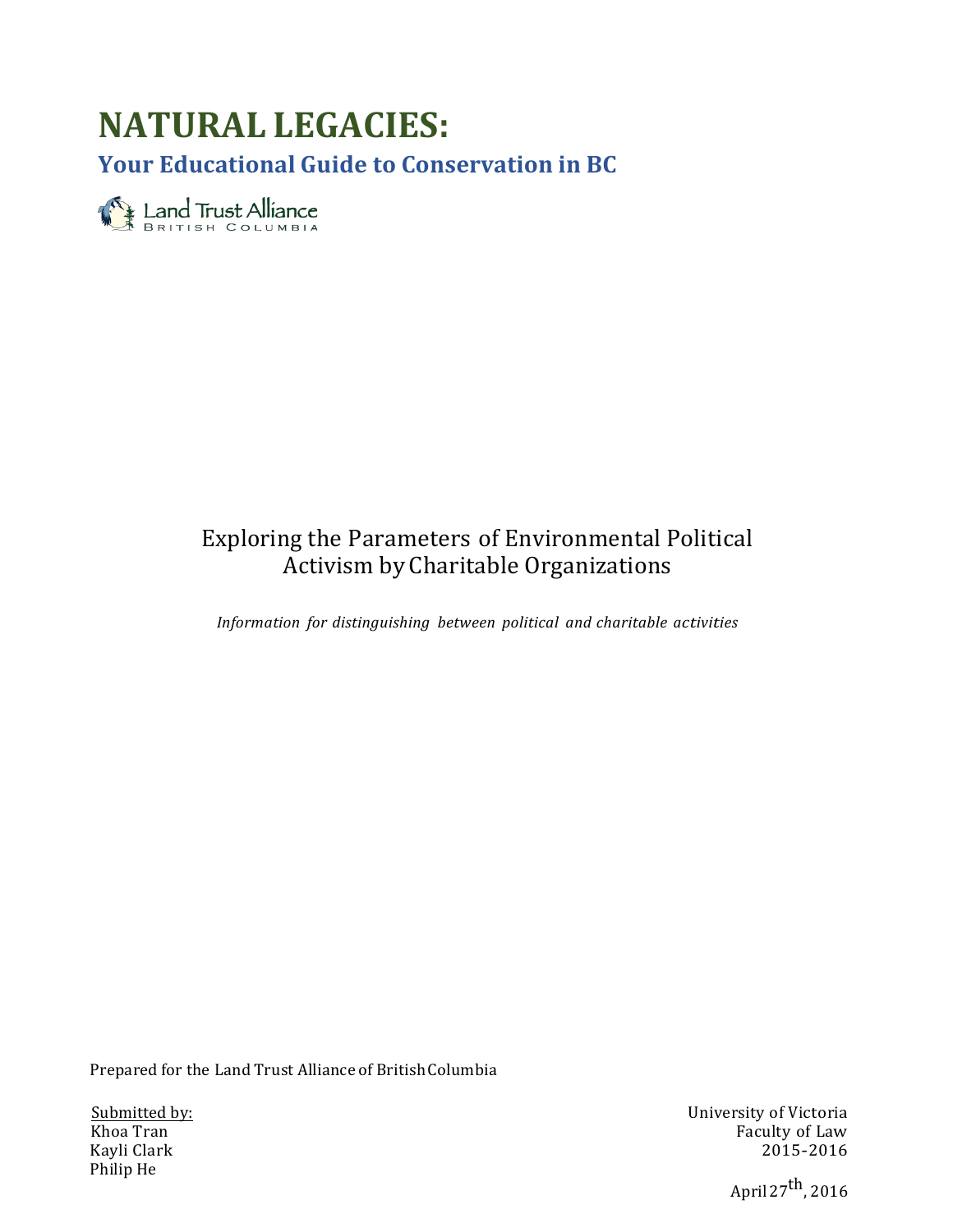# **Table of Contents**

| 1. |                                                                                   |
|----|-----------------------------------------------------------------------------------|
| 2. |                                                                                   |
|    |                                                                                   |
|    |                                                                                   |
|    |                                                                                   |
| 3. |                                                                                   |
|    |                                                                                   |
|    |                                                                                   |
|    |                                                                                   |
|    |                                                                                   |
|    |                                                                                   |
| 4. |                                                                                   |
|    |                                                                                   |
|    |                                                                                   |
|    |                                                                                   |
| 5. | Giving resources to another charity to conduct political activity on its behalf10 |
| 6. |                                                                                   |
|    |                                                                                   |
| 7. |                                                                                   |
|    |                                                                                   |
|    |                                                                                   |
|    |                                                                                   |
| 8. |                                                                                   |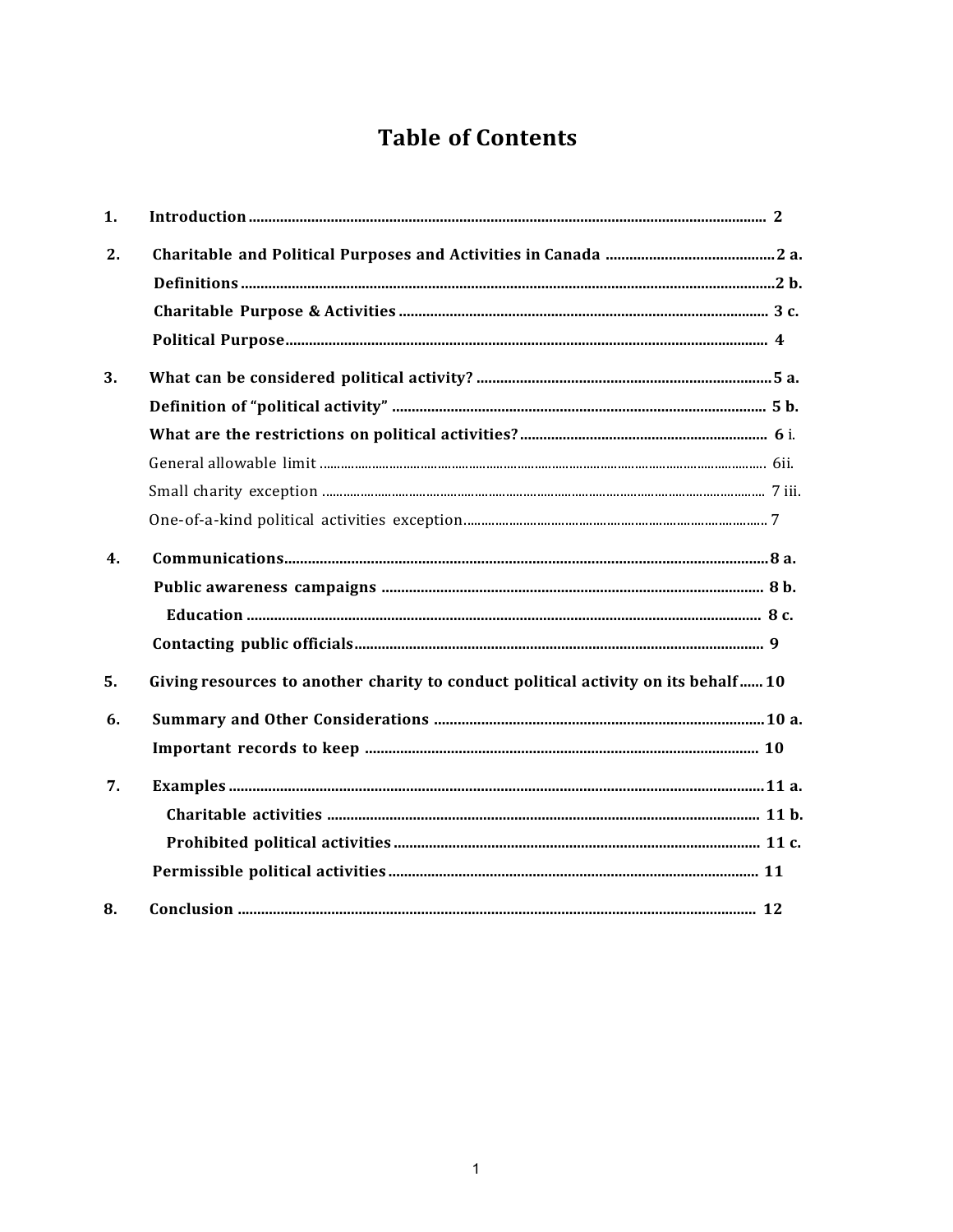### **1. Introduction**

The purpose of this guide is to provide information on differentiating between political and charitable activities in the context of overall activities of federal charitable organizations in Canada. In preparing this guide, we have primarily relied on information from the Canada Revenue Agency's (the "CRA") policy statement website for registered charities.<sup>1</sup> References to the *Income Tax Act <sup>2</sup>* (the "*ITA*") as well as appropriate case law were also made.

This information should be used as a resource for learning about what kinds of activities constitute political and charitable ones. It is essentially a summary of the legal information provided by the CRA's website and is not intended as a comprehensive guide on what actions are permitted for charities. This information is not legal advice on how to manage activities for nonprofit organizations.

# **2. Charitable and Political Purposes and Activities in Canada**

#### *a. Definitions*

Registered charities do not pay income tax and, unlike non-profit organizations, can issue tax receipts to donors. Section 149.1(1)(f) of the *ITA* states that: "[n]o tax is payable under this Part on the taxable income of a person for a period when that person was [...] a registered charity."

To qualify as a registered charity, an organization must be: (1) resident in Canada, (2) be established and operated for charitable purposes, and (3) devote its resources to charitable activities. The organization would then have to complete *Form T2050, Application to Register a Charity Under the Income Tax Act*, and submit it to the CRA. This guide will only address registered charities (shortened to "charities").

Land trusts are charities under the "qualifying environmental trusts" definition in s. 211.6 of the *ITA*. They may also be charities by virtue of their charitable purpose being education and providing information to the public.<sup>3</sup>

 $1$  http://www.cra-arc.gc.ca/chrts-gvng/chrts/plcy/cps/cps-022-eng.html

 $2$  http://www.canlii.org/en/ca/laws/stat/rsc-1985-c-1-5th-supp/latest/rsc-1985-c-1-5th-supp.html

 $3$  http://www.cra-arc.gc.ca/chrts-gyng/chrts/plcy/cps/cps-022-eng.html#education8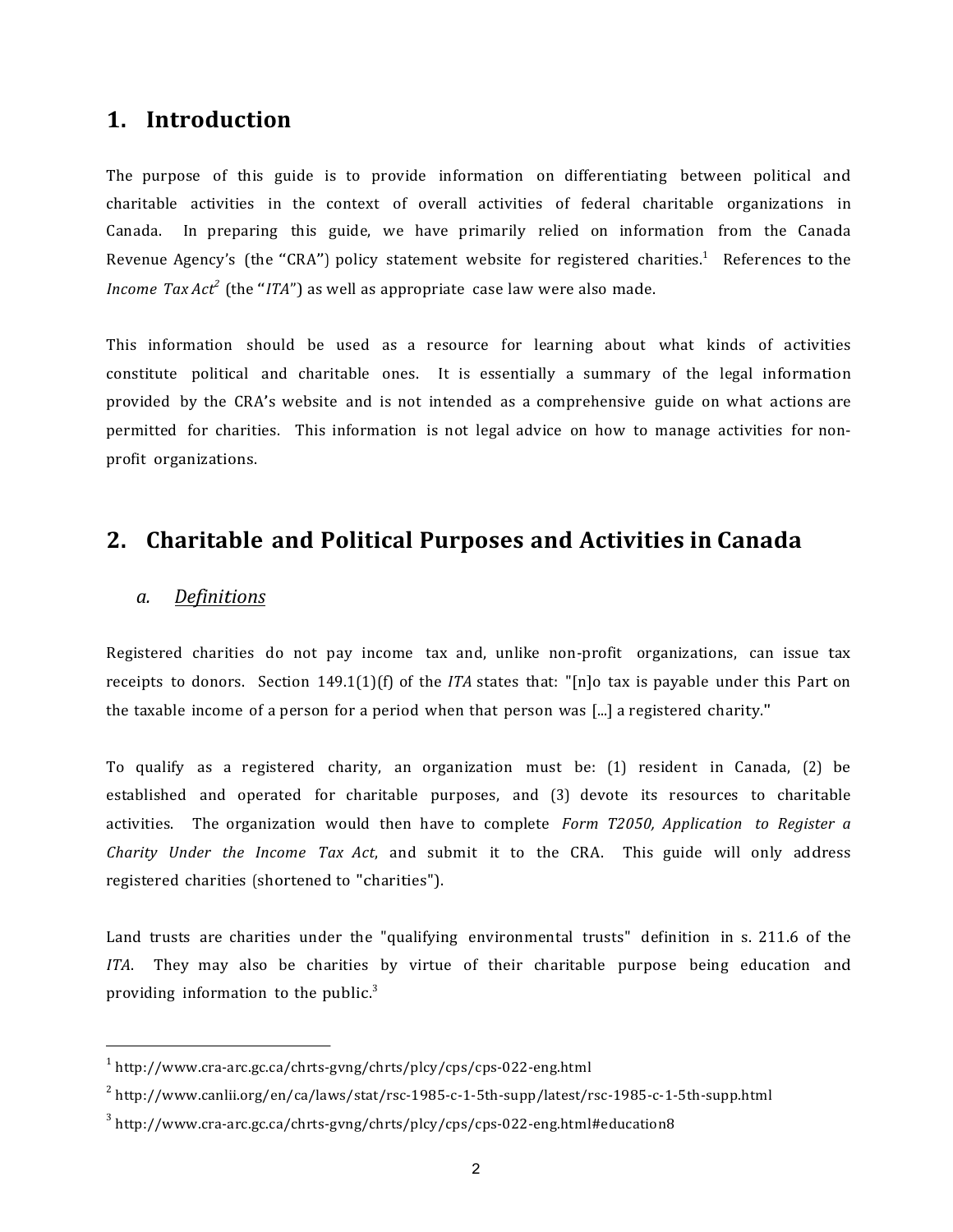#### *b. Charitable Purpose & Activities*

An important distinction needs to be made between charitable "purpose" and "activities". To qualify for registration, a charity must:

- 1. have a **charitable purpose**, the pursuit of which has to substantially come from **charitable activities**; and
- 2. devote "substantially all", meaning 90% or more, of its resources towards charitable activities, with exceptions for certain political activities. 4
- **RULE 1:**  "Substantially all", defined as 90% or more of a charity's resources, has to be devoted towards charitable activities and 10% or less of its resources may be devoted towards political activities, as long as those political activities:
	- 1. are ancillary and incidental to its charitable activity, and
	- 2. do not include the direct or indirect support of, or opposition to, any political party or candidate for public office.<sup>5</sup>

**Charitable purposes**, under s. 149.1(6.1) of the *ITA*, are defined as follows:

For the purposes of the definition charitable foundation in subsection  $149.1(1)$ , where a corporation or trust devotes substantially all of its resources to charitable purposes and

**(a)** it devotes part of its resources to political activities,

**(b)** those political activities are ancillary and incidental to its charitable purposes, and **(c)** those political activities do not include the direct or indirect support of, or opposition to, any political party or candidate for public office,

the corporation or trust shall be considered to be constituted and operated for charitable purposes to the extent of that part of its resources so devoted.

#### **Charitable activities**, under s. 149.1(6.2) of the *ITA*, are defined as follows:

For the purposes of the definition charitable organization in subsection 149.1(1), where an organization devotes substantially all of its resources to charitable activities carried on by it and

**(a)** it devotes part of its resources to political activities,

**(b)** those political activities are ancillary and incidental to its charitable activities, and

<sup>4</sup> *Vancouver Society of Immigrant and Visible Minority Women v MNR,* [1999] 1 SCR 10, at para 157.

<sup>5</sup> *Income Tax Act*, ss 149.1(6.1) and 149.1(6.2).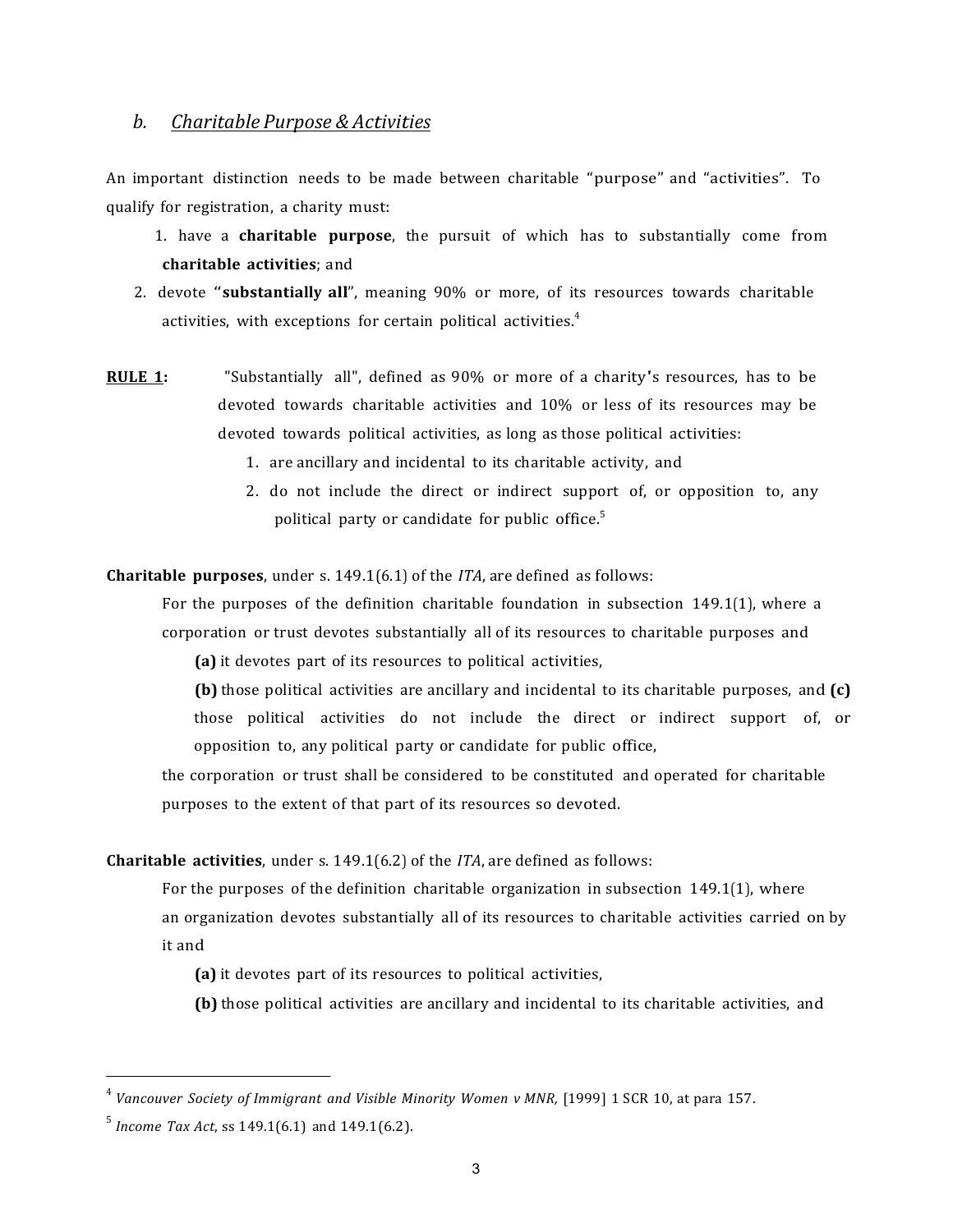**(c)** those political activities do not include the direct or indirect support of, or opposition to, any political party or candidate for public office, the organization shall be considered to be devoting that part of its resources to

charitable activities carried on by it.

A **charitable purpose** must be clearly stated in the charity's governing documents and is only charitable if it generates a public benefit. In working towards its charitable purpose, the charity may engage in political activities as long as those political activities adhere to the two aforementioned conditions in RULE 1.

**e.g.** Donating to the Green Part of Canada or promoting its activities through Land Trust programs may be *ancillary* to charitable activities of Land Trusts, but it directly *supports a political party* and as such would be an impermissible political activity.

#### *c. Political Purpose*

Charities cannot have a **political purpose**; however, their activities can be political in furtherance of their charitable purposes. Political purposes include entering into political debates in order to justify a point of view on a certain subject, instead of focusing on working towards a defined public charitable good.

#### **Political purposes** are those that seek to:

- 1. further the interests of a particular political party; or support a political party or candidate for public office; or
- 2. retain, oppose, or change the law, policy, or decision of any level of government in Canada or a foreign country.<sup>6</sup>

Charities can, however, advocate for law reforms in other ways than having a set political purpose. These law reform purposes have to be ancillary to their charitable purposes.

e.g. In educating the public about the importance of protecting biodiversity in a certain area, a charity is essentially advocating for local political action or laws being enacted in a way that is consistent with protecting biodiversity. This is consistent with the charity's charitable purposes and is ancillary to the charity's activities.

<sup>6</sup> *Positive Action Against Pornography v MNR*, [1988] 2 FC 340 (CA).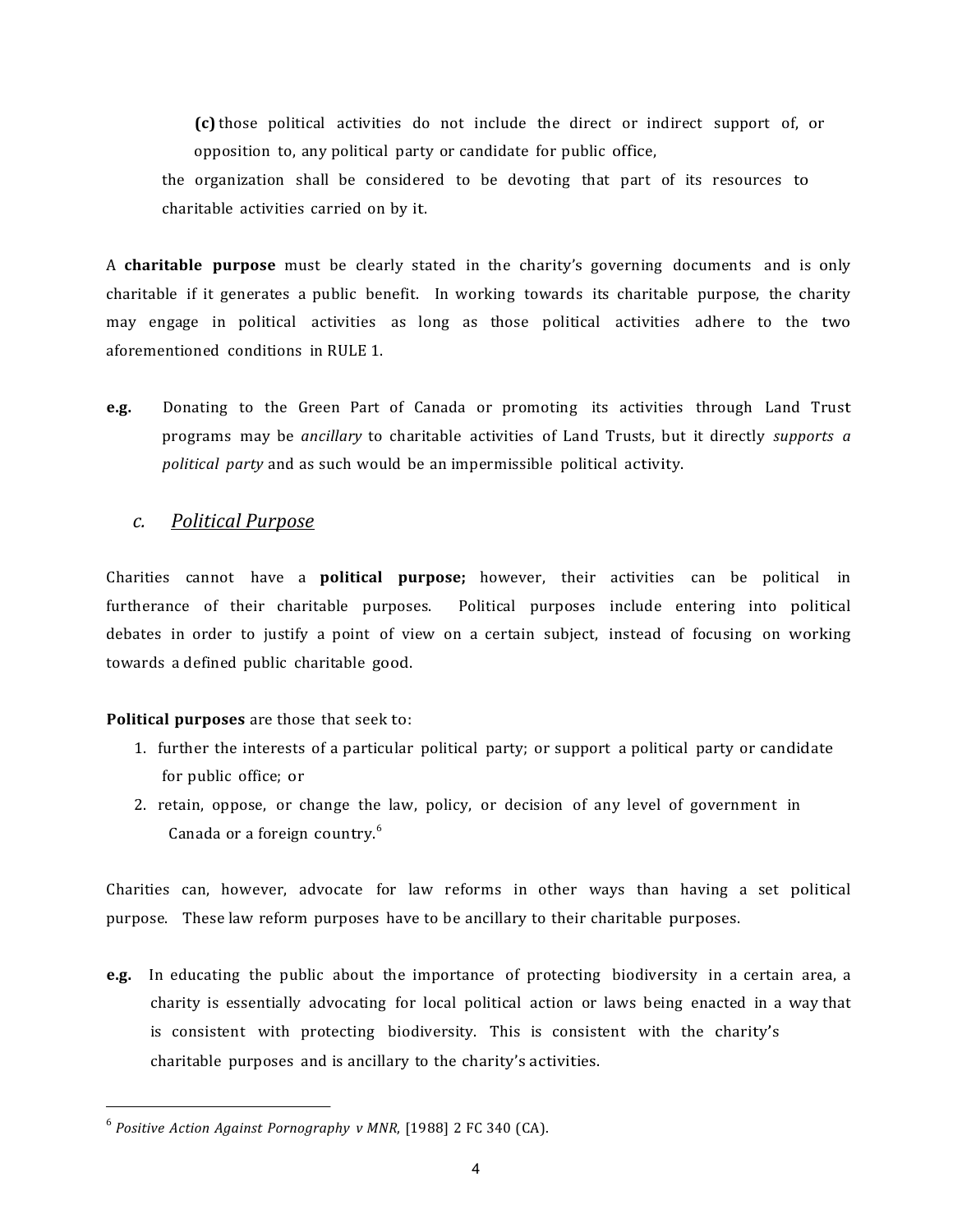# **3. What can be considered political activity?**

### *a. Definition of "political activity"*

The CRA presumes activities to be political if a charity engages in certain types of conduct. For instance, explicitly communicating a call for political action to members of a charity or the public is considered a political activity—in other words, "[encouraging] the public to contact an elected representative or public official and [urging] them to retain, oppose, or change the law, policy, or decision of any level of government in Canada or a foreign country". As well, directly communicating to the public a charity's position on Canadian or foreign legislation is also seen as political activity. Furthermore, this presumption also applies if a charity explicitly indicates in its materials that the intention of its activity is to have an effect on legislation at any level of government, even if the material in question is for internal use only.

**RULE 2**: An activity is considered political if the charity:

- 1. Explicitly communicates a call to political action,
- 2. Explicitly communicates to the public that the law, policy, or decision of any level of government in Canada or a foreign country should be retained opposed, or changed; or
- 3. Explicitly indicates in its materials that the intention of the activity is to incite, or organize to put pressure on, an elected representative or public official to retain, oppose, or change the law, policy, or decision of any level of government in Canada or a foreign country.

In practical terms, these presumptions mean that charities are limited in their capacity to express opinions on legislation. CRA policy covers instances of charities directly publishing its views on legislation, encouraging the public to do so, and even internally acknowledging that their activities have a political goal. Moreover, as of 2012, political activities now include "the making of gifts to qualified donees intended for political activities. $8\degree$ There are additional conditions mentioned in section 5 of this guide.

**e.g.** If A is a registered charity and gives money to B, a qualified recipient, so that B performs a political activity, that donation by A would be considered a political activity.

<sup>7</sup> http://www.cra-arc.gc.ca/chrts-gvng/chrts/plcy/cps/cps-022-eng.html#N102C1

<sup>8</sup> *Ibid.*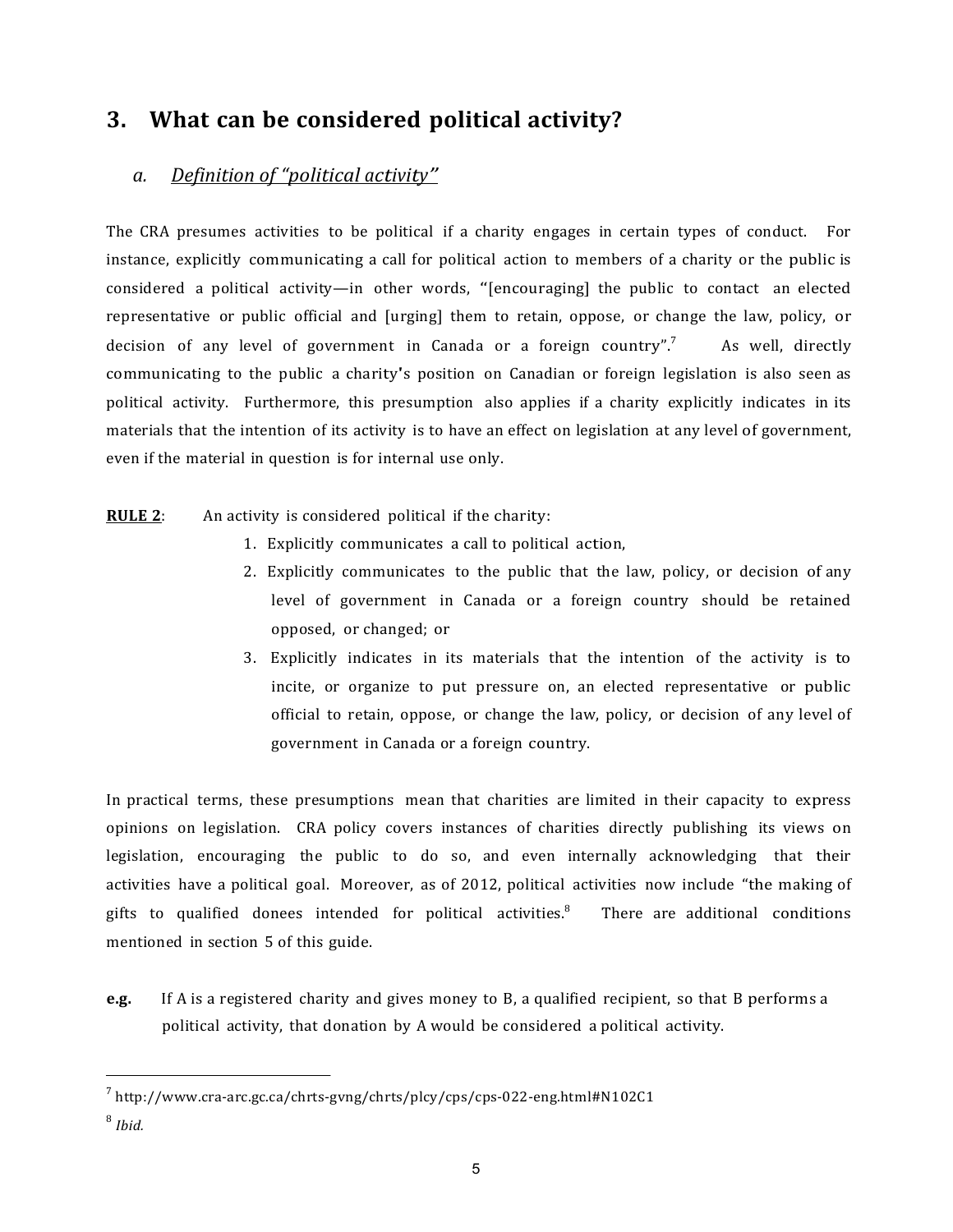However, the CRA does not prohibit non-partisan political activities that include activities that are "connected to and subordinate to the charity's purposes", as previously explained under "Political" Purpose". Charities may indirectly advocate for laws to be improved, as long as this is ancillary to one of their charitable purposes or activities. The CRA defines partisan political activity as: "one that involves direct or indirect support of, or opposition to, any political party or candidate for public office." 9

In its policy statement, the CRA reiterates that charities are not allowed to provide direct or indirect support to any political party or candidate for public office, but that a charity *is* allowed to publish its position on legislative and policy issues. If a charity supports a particular policy that is also supported by a political party, a charity is not prevented from showing their support for that policy. It can promote a policy or make the public aware of its position on a particular issue, provided it does the following:

- 1. The charity does not explicitly connect its views to a political party or candidate,
- 2. The issue or policy is connected and subordinate to the charity's purpose,
- 3. The views or position advanced is based on a well-reasoned position, and
- 4. Public awareness campaigns do not become the charity's primary activity.

In addition to the restrictions noted above, a charity must not single out the voting pattern of a particular party or elected representative. A charity can provide information regarding how all members of parliament (or provincial / territorial / municipal legislators) voted on an issue connected to the charity's purpose but a charity cannot inform its supporters only of how one party voted on an issue.

#### *b. What are the restrictions on political activities?*

#### *i. Generalallowable limit*

A charity must devote "substantially all" of its resources to charitable activities (meaning 90% or more). The corollary is that no more than  $10\%$  of its resources may be devoted to political activities. Though "resources" is not a term defined in the *ITA*, the CRA has considered resources to include the following:

- Financial assets,
- Staff,

 $9$  http://www.cra-arc.gc.ca/chrts-gyng/chrts/plcy/cps/cps-022-eng.html#N1029B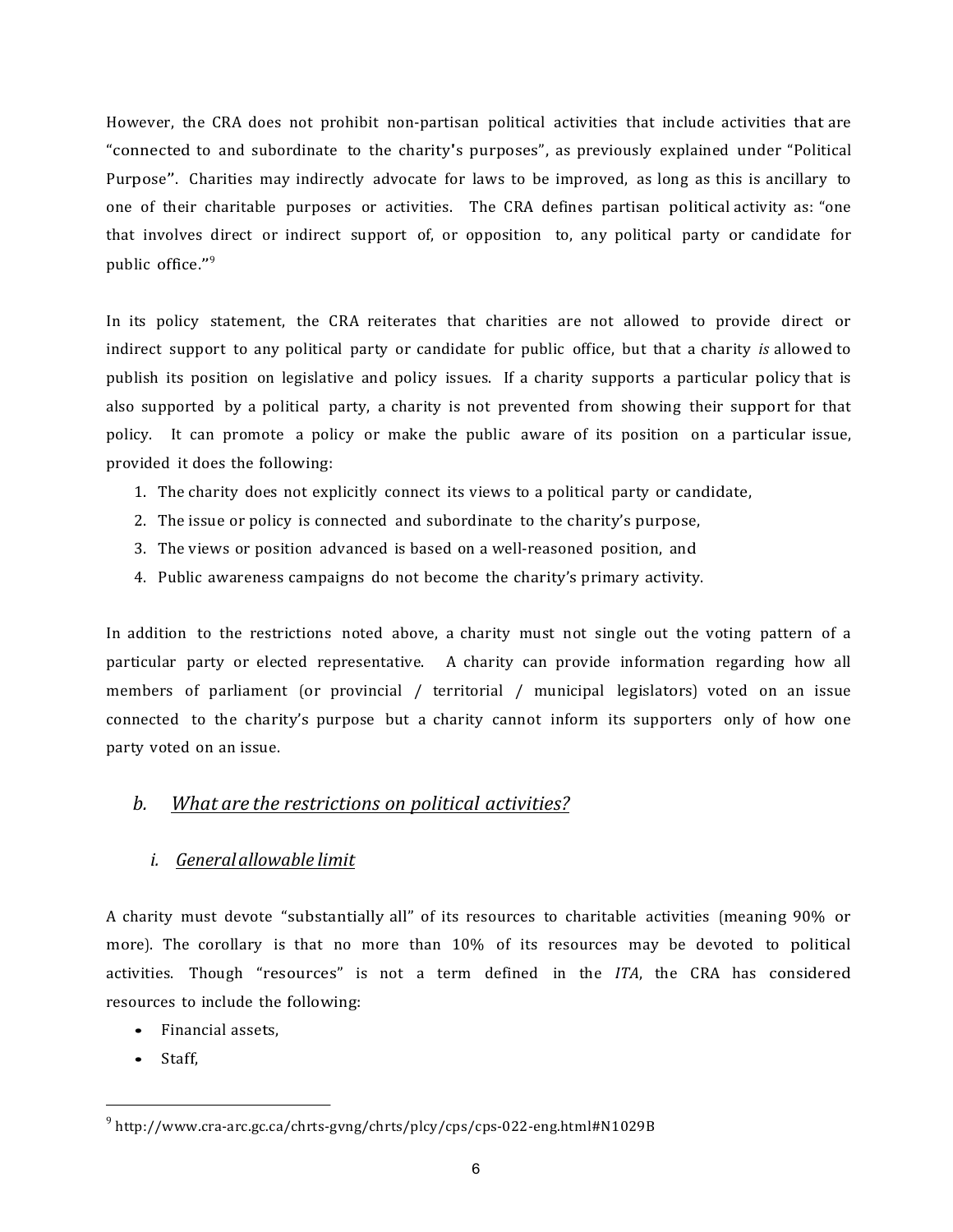- Volunteers,
- Directors.
- Premises,
- Equipment, and
- Anything else a charity can use to further its purposes.

#### *ii. Small charity exception*

The CRA recognized the 10% limit may cause undue hardship to smaller charities. As such, a "resource scale" was created for charities with an annual income of less than \$200,000 in the previous year. Specifically, within the meaning of the *ITA*, charities with:

- Annual income of less than \$50,000 can devote up to 20% of resources to political activities in the current year,
- Annual income between \$50,000 and \$100,000 can devote up to 15% of resources to political activities in the current year, or
- Annual income between \$100,000 and \$200,000 can devote up to 12% of resources to political activities in the current year.

#### *iii. One-of-a-kind political activities exception*

A charity risks revocation of its charity status if it exceeds the 10% resource limit available to political activities. However, there can be an exception if there was a "unique condition" that led the charity to devote more than 10% of its resources to political activities. CRA has described "unique" as being infrequent, one-of-a-kind, or short-term.

To determine the "uniqueness" of the over-allocation of resources, CRA will compare the charity's current resource allocation to past resource allocation patterns and behaviour. Specifically, the CRA will look to see whether the charity has devoted the maximum number of resources for political activities in the previous years. A charity is allowed to use the unclaimed portion of resources it was allowed to spend on political activities but did not spend from the two preceding years. This is considered a "unique condition" and is an acceptable action for a charity to take.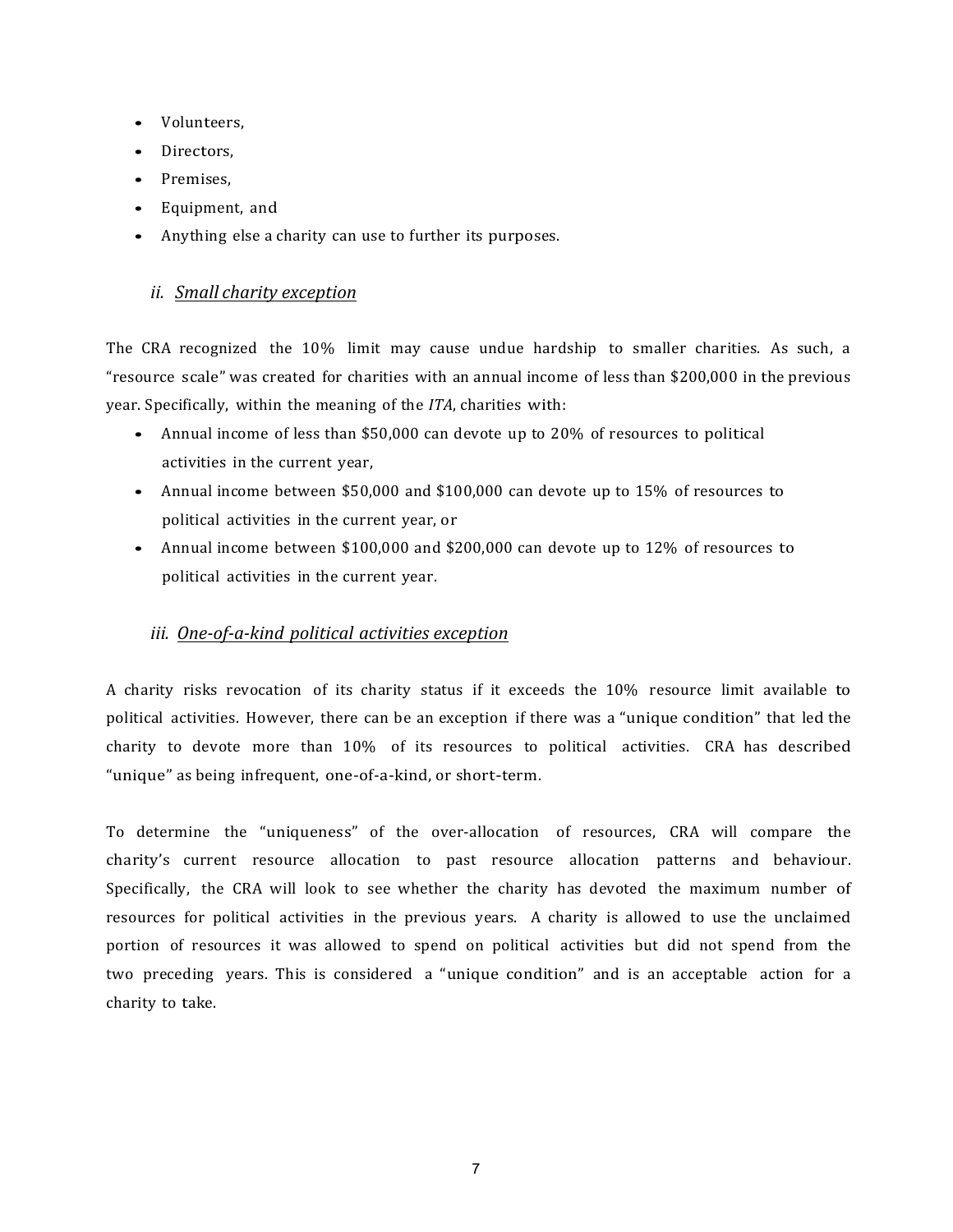## **4. Communications**

#### *a. Public awareness campaigns*

Charities use public awareness campaigns ("PACs") to communicate to the public about the work of the charity. Though there are overlaps, this is not the same as charities under the head of "advancement of education", as explained in the next subsection. PACs are subjected to the same restrictions on political activities as any other activities in which the charity partakes (please refer to section 3.a. of this guide). PACs are also constrained to keep their information complete and unbiased to avoid advocating a particular cause or create a climate of opinion and advance education on the subject rather than propaganda. The CRA views communication of activities in PACs as being charitable when three criteria are met:

- 1. The communication must be about an issue that is connected and subordinate to the charity's purpose,
- 2. The charity's position on the issue must be well reasoned and not based on information the charity ought to know is false, inaccurate, or misleading, and
- 3. The form of communication must not be based on primarily emotive material.

In addition to the three criteria outlined above, the CRA requires charities to include contact information during public awareness campaigns to allow interested parties to obtain additional information. The charity's telephone number, mailing address, and/or internet address should be provided. Please refer to section 6 of this guide for further information about public awareness campaigns for educating the public about an issue.

PACs informing the public on a charity's legal victories are also classified as charitable activities, as long as "substantially all" of the communication involved is not political.

#### *b. Education*

Charities under the head of "advancement of education" **must actively educate others** and there must be **some structure to their approach**. Simply making information available to the public for self-education is not enough, i.e. distributing pamphlets. That would be considered a PAC; educating the public requires more.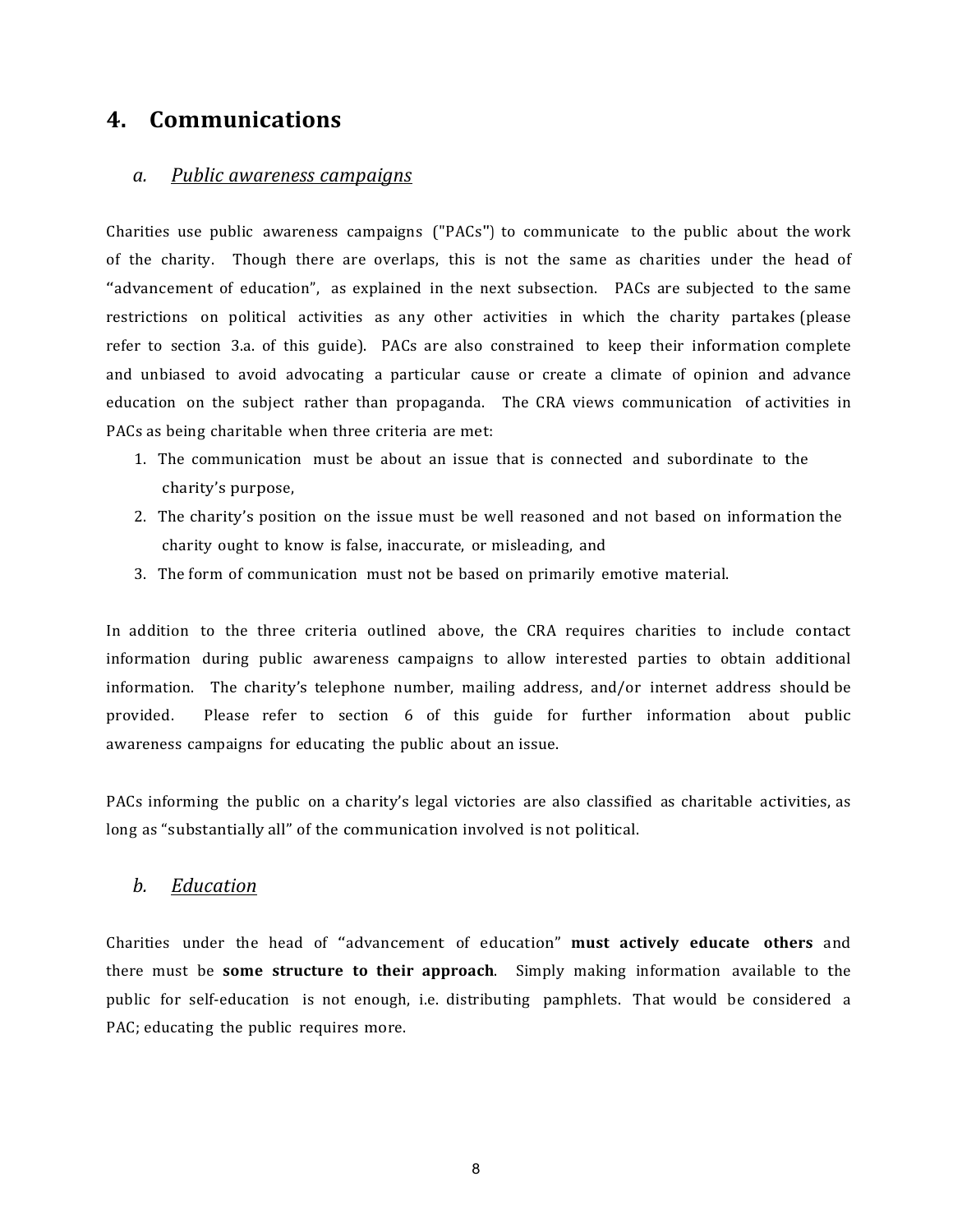Most importantly, the information needs to be factual information; in other words, unbiased and objective. A well-reasoned position should not solely present a particular point of view, but should also address relevant facts to the contrary.

*"To be considered charitable, an educational activity must be reasonably objective and based on a well-reasoned position. This means a position that is based on factual information that is methodically, objectively, fully, and fairly analyzed." 10*

#### *c. Contacting public officials*

When a charity makes a representation to a public official, it is considered a charitable activity, regardless of whether the charity was invited by the official or not. A charity can explicitly advocate that a law of any level of government in Canada or a foreign country ought to be changed and this activity would still be fall within the scope of "charitable activities" as long as the representation meets the following three criteria:

- 1. It relates to an issue that is connected to the charity's purpose,
- 2. It is well-reasoned and,
- 3. It does not contain information the charity knows or ought to know is false, inaccurate, or misleading.

Before or after meeting with a public official, a charity can choose to release the text of the representation made to that public official. For the release of the text of the representation to be considered a charitable activity, the entire text must be released and there must not be an explicit call to political action in the text or in reference to the text. An "explicit call to political action" is when a charity tells others to contact a public official (or elected representative) and urges them to retain, oppose or change a certain law or policy. A charity may issue the entire representation to the public by many methods, including a press release, website, or newsletter.

If there is an explicit call to political action in the representation released to the public, it could be considered a political activity. As such, all the resources associated with it would be considered devoted to a political activity.

 $10$  http://www.cra-arc.gc.ca/chrts-gyng/chrts/plcy/cps/cps-022-eng.html#N10354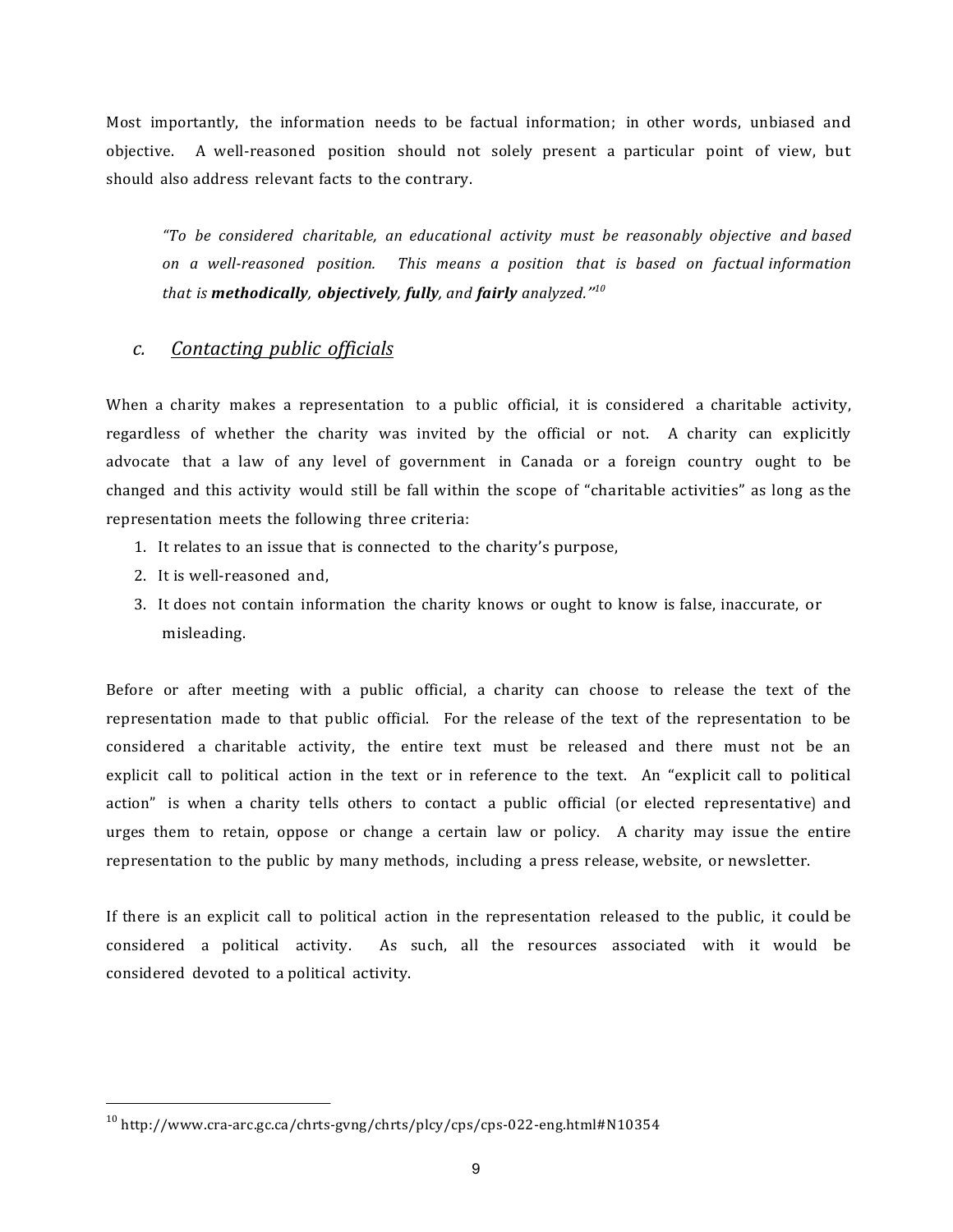# **5. Giving resources to another charity to conduct political activity on its behalf**

The CRA allows charities to pay other charities to pursue political activity on their behalf, though this capacity is limited. However, any resource given to another charity towards a political goal counts as a political expenditure for both the donor and the donee. Another limitation is that a charity can only pay other organizations to engage in political activities that it is allowed to do. Finally, money or resources given in this manner cannot count toward a charity's disbursement quota.

# **6. Summary and Other Considerations**

- **RULE 1:** "Substantially all", defined as 90% or more of a charity's resources has to be devoted towards charitable activities and 10% of less of its resources may be devoted towards political activities, as long as those political activities:
	- 1. are ancillary and incidental to its charitable activity, and
	- 2. do not include the direct or indirect support of, or opposition to, any political party or candidate for public office.<sup>11</sup>
- **RULE 2:** An activity is considered political if the charity:
	- 1. Explicitly communicates a call to political action,
	- 2. Explicitly communicates to the public that the law, policy, or decision of any level of government in Canada or a foreign country should be retained opposed, or changed; or
	- 3. Explicitly indicates in its materials that the intention of the activity is to incite, or organize to put pressure on, an elected representative or public official to retain, oppose, or change the law, policy, or decision of any level of government in Canada or a foreign country.

#### *a. Important records to keep*

To demonstrate that "substantially all" of a charity's resources have been devoted to charitable activities, it is important for charities to keep record of their expenditures. Where 90% or more of

<sup>11</sup> *Income Tax Act*, ss 149.1(6.1) and 149.1(6.2).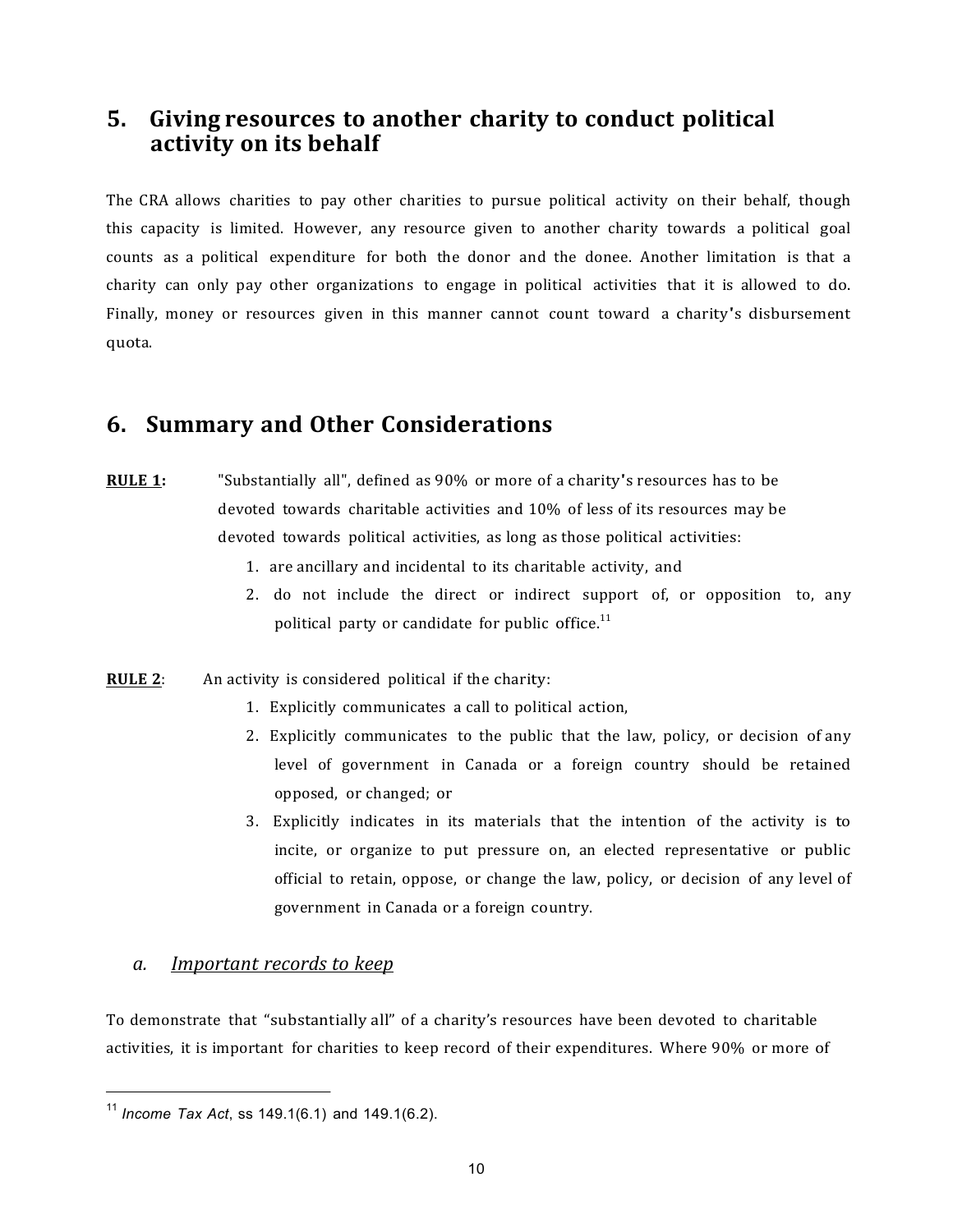an expense relates to charitable activities, the whole expense should be considered a charitable expense. The same logic applies if "substantially all" of an expense relates to political activities.

The CRA has not identified a specific record-keeping method, but chosen methods should be:

- o are applied consistently
- o comply with the requirements of the *ITA*, and
- o are sufficient to disclose its position

Form T3010<sup>12</sup>, *Registered Charity Information Return*, should be accurately completed and filed annually for proper record-keeping practices.

# **7. Examples**<sup>13</sup>

#### *a. Charitable activities*

- Distributing the charity's research
- Distributing the research report to election candidates
- Publishing a research report online
- Presenting the research report to a Parliamentary Committee
- Giving an interview about the research report
- Distributing the research report to all Members of Parliament
- Participating in an international policy development working group
- Joining a government advisory panel to discuss policy changes

#### *b. Prohibited political activities*

- Supporting an election candidate in the charity's newsletter
- Distributing leaflets highlighting lack of government support for charity goals
- Preparing dinner for campaign organizers of a political party
- Inviting competing election candidates to speak at separate events

### *c. Permissible political activities*

• Buying a newspaper advertisement to pressure the government

 $12$  http://www.cra-arc.gc.ca/E/pbg/tf/t3010/

<sup>13</sup> http://www.cra-arc.gc.ca/chrts-gvng/chrts/plcy/cps/cps-022-eng.html#14-0